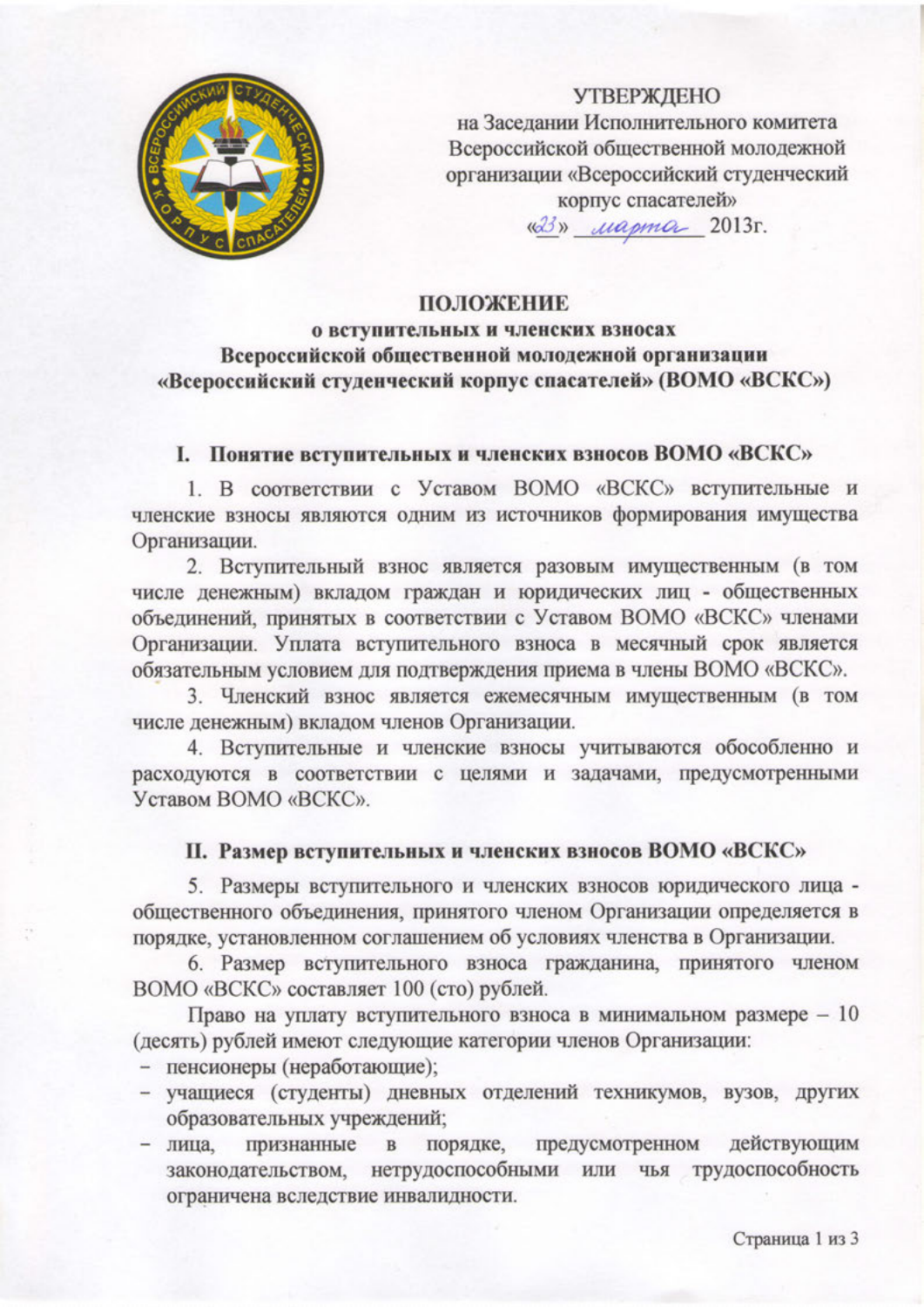7. Членский взнос гражданина - члена ВОМО «ВСКС» составляет 10 (десять) рублей в месяц.

Право на уплату взносов в минимальном размере - 5 (пять) рублей ежемесячно имеют следующие категории членов Организации:

- пенсионеры (неработающие);
- учащиеся (студенты) дневных отделений техникумов, вузов, других образовательных учреждений;
- лица, признанные  $\, {\bf B}$ порядке, предусмотренном действующим нетрудоспособными или чья трудоспособность законодательством. ограничена вследствие инвалидности.

8. Члены BOMO «ВСКС» могут вносить также другие добровольные и целевые взносы, делать пожертвования (по собственной инициативе и по решению руководящих органов Организации).

9. В целях достижения уставных целей Организации добровольные взносы (пожертвования, благотворительные взносы) могут быть приняты от любых физических лиц и юридических лиц (общественных объединений).

### Ш. Порядок уплаты вступительных и членских взносов

10. Вступительные и членские взносы уплачиваются в порядке наличного, безналичного расчетов.

11. Вступительные взносы уплачиваются в течение месяца со дня приема в члены ВОМО «ВСКС».

12. Членские взносы уплачиваются гражданами - членами ВОМО «ВСКС» ежемесячно до 30-го числа текущего месяца. Допускается авансовая уплата взносов за квартал, полугодие, год.

13. Учет уплаты взносов ведется индивидуально по каждому члену ВОМО «ВСКС». Региональное отделение ВОМО «ВСКС», получившее взнос, обязано выдать члену Организации корешок приходного кассового ордера с указанием суммы и периода оплаты.

14. Члены Организации могут уплачивать взносы лично путем средств на расчетный счет регионального перечисления отделения Организации или расчетный счет ВОМО «ВСКС» через кредитнофинансовые организации, зарегистрированные на территории РФ. В этом случае член Организации извещает письменно региональное отделение об взносов предоставлением уплате  $\mathbf c$ копии платежного документа, подтверждающего проведенную операцию. Копия платежного документа используется при отчетах регионального отделения по уплате взносов.

15. Членские взносы юридическими лицами - членами ВОМО «ВСКС» уплачиваются ежемесячно в порядке, установленном соглашением об условиях членства в Организации.

16. В случае выхода (исключения) из членов ВОМО «ВСКС» уплаченные взносы не возвращаются и претензии на часть имущества Организации не принимаются.